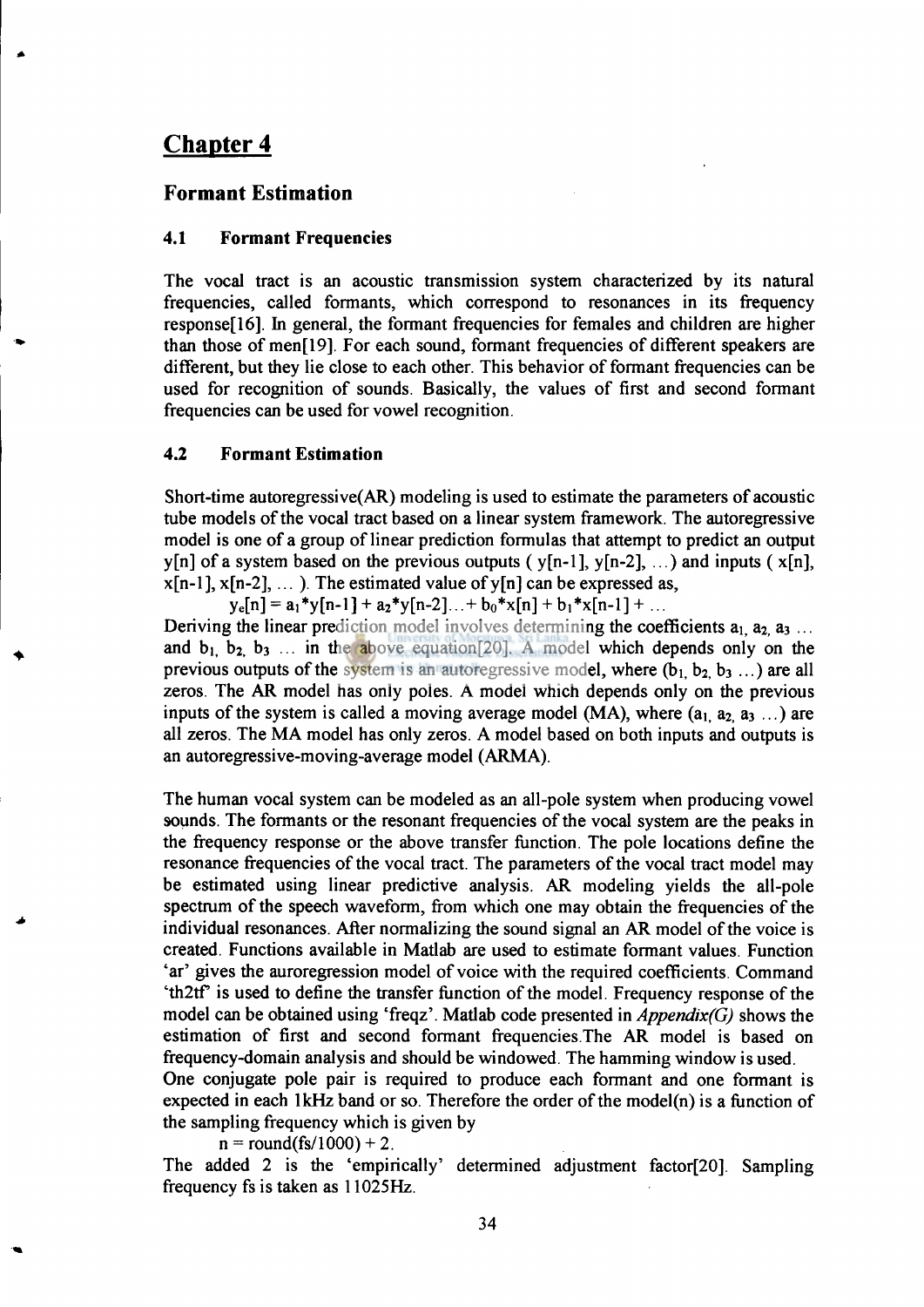The autoregressive models of vocal tract for each vowel considered in the study are displayed in Figures 4.1-4.5.





/ ae / sound



Figure 4.2 - Auto-regressive model of vocal tract for /  $\alpha$  / sound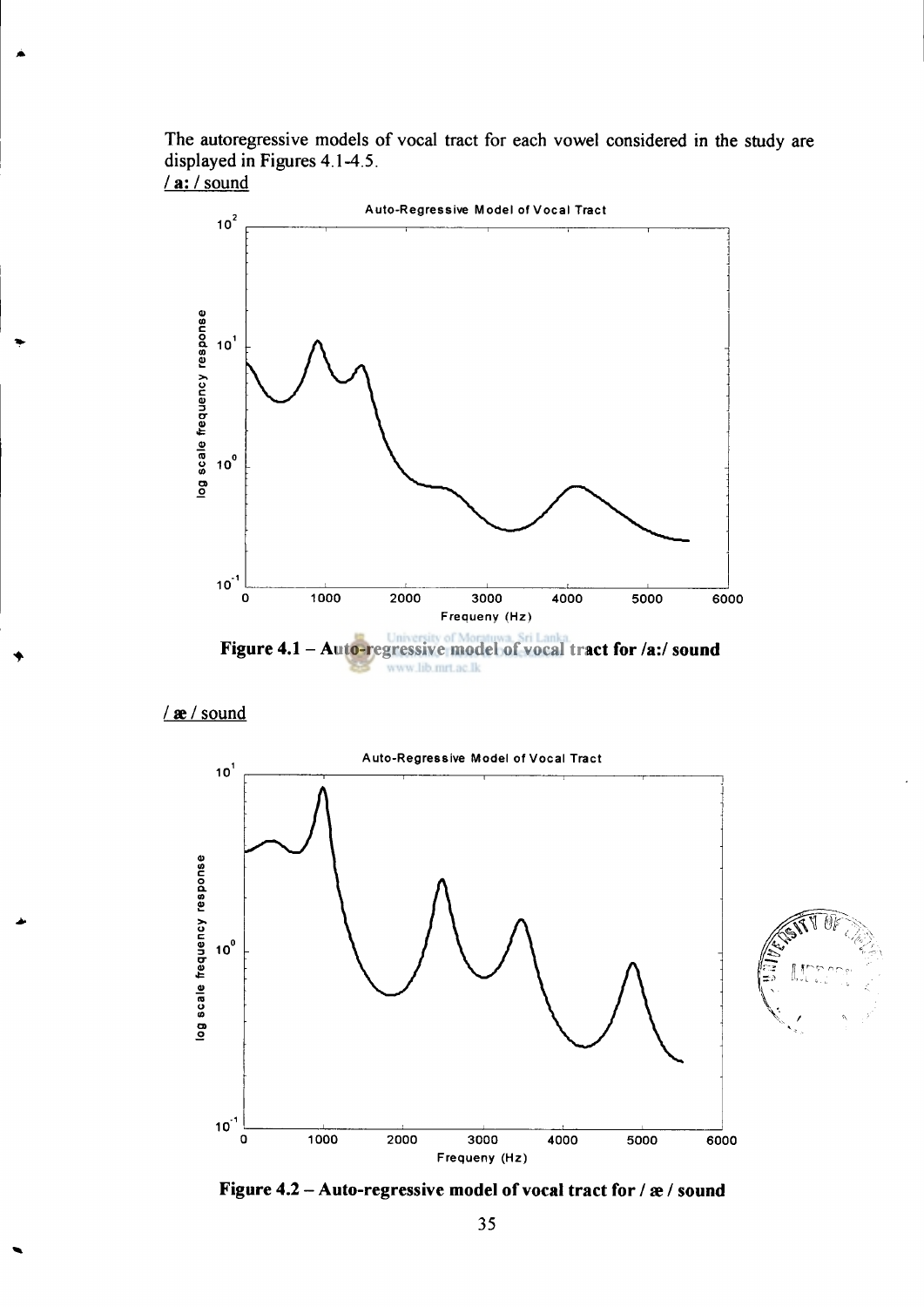

۸è



Figure 4.3 - Auto-regressive model of vocal tract for /u:/ sound





**Figure 4.4 - Auto-regressive model of vocal tract for** *lol* **sound**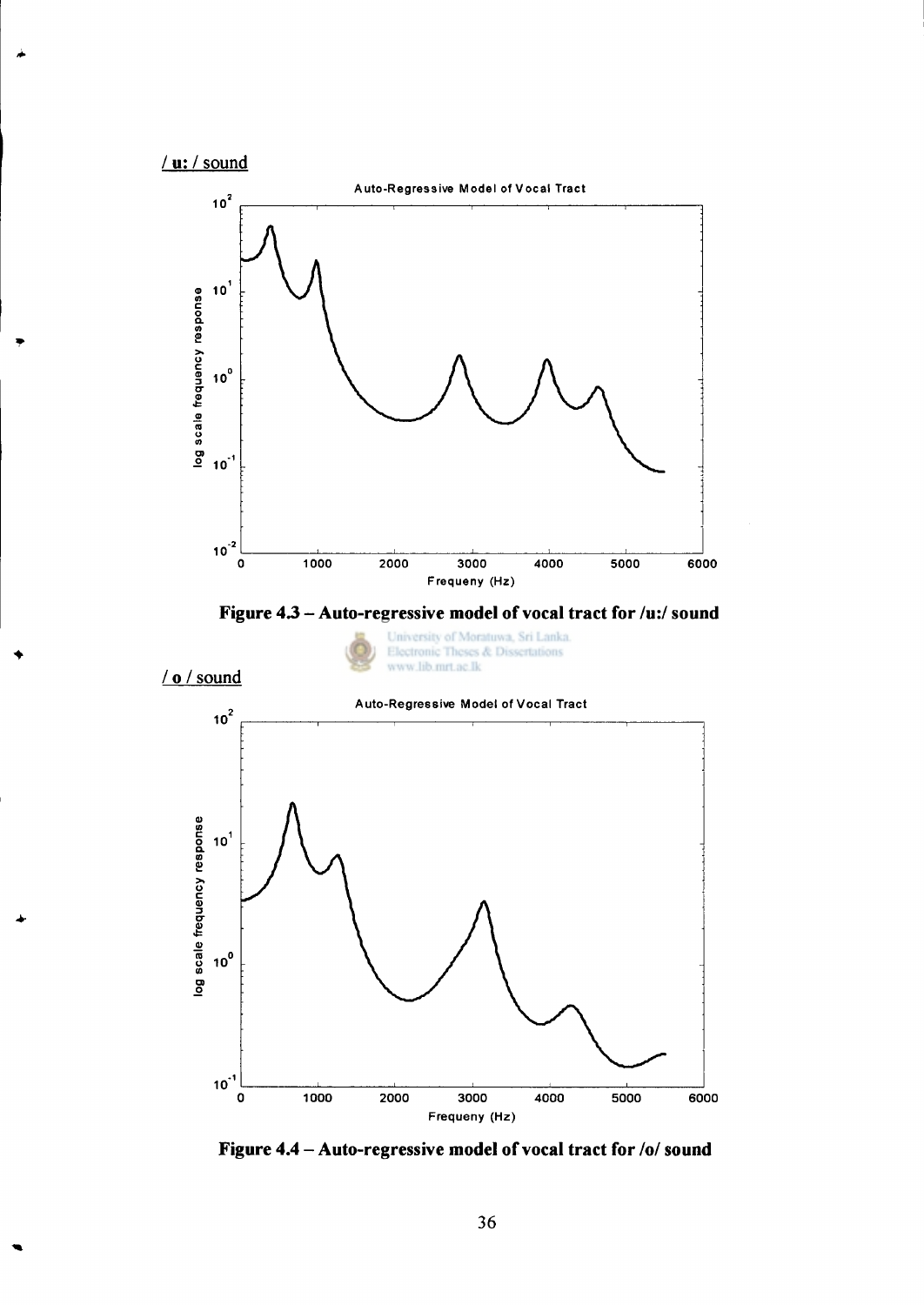/ eI / sound



**Figure 4.5 - Auto-regressive model of vocal tract for /el/ sound** 



### *43* **Vowel Recognition Using Formants**

Having estimated the first and second formant frequencies, the next task is to derive the vowel. The second formant frequency is displayed along the X-axis, and the first formant frequency is along the Y-axis. The result is displayed as a 'vowel triangle'. Vowels are described by the following factors[5].

- 1. Tongue high or low
- 2. Tongue front or back
- 3. Lips rounded or unrounded
- 4. Nasalized or unnasalized

As the first formant frequency increases, the 'position' of the vowel in the mouth goes from low to high. As the second formant frequency increases, the 'position' of the vowel moves from the back of the mouth to the front[19]. High or low and front or back refer roughly to the position of the highest part of the tongue. Front is toward the lips and back is toward the pharynx. In nasalized vowels, the velum is open, so that sound passes through the nasal cavity as well as through the mouth. In unnasalized vowels, the velum is shut and the sound passes through the mouth only[5].

For each vowel, the values of formants for about 40 normal speaker samples are found and the locations are shown in Figures 4.6 - 4.10.

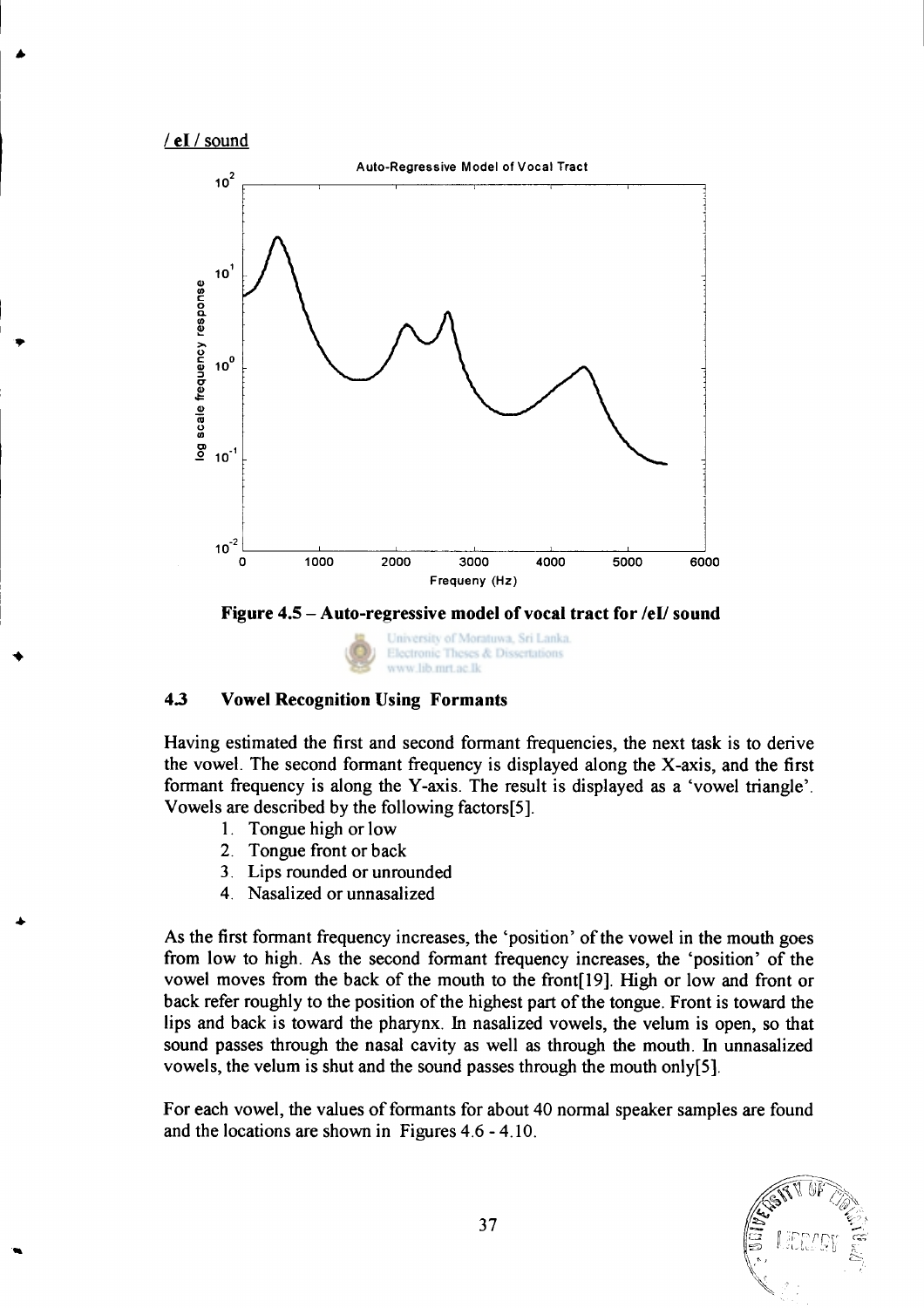$/$ a: / sound



Figure 4.7 - Location of Formants for / æ / sound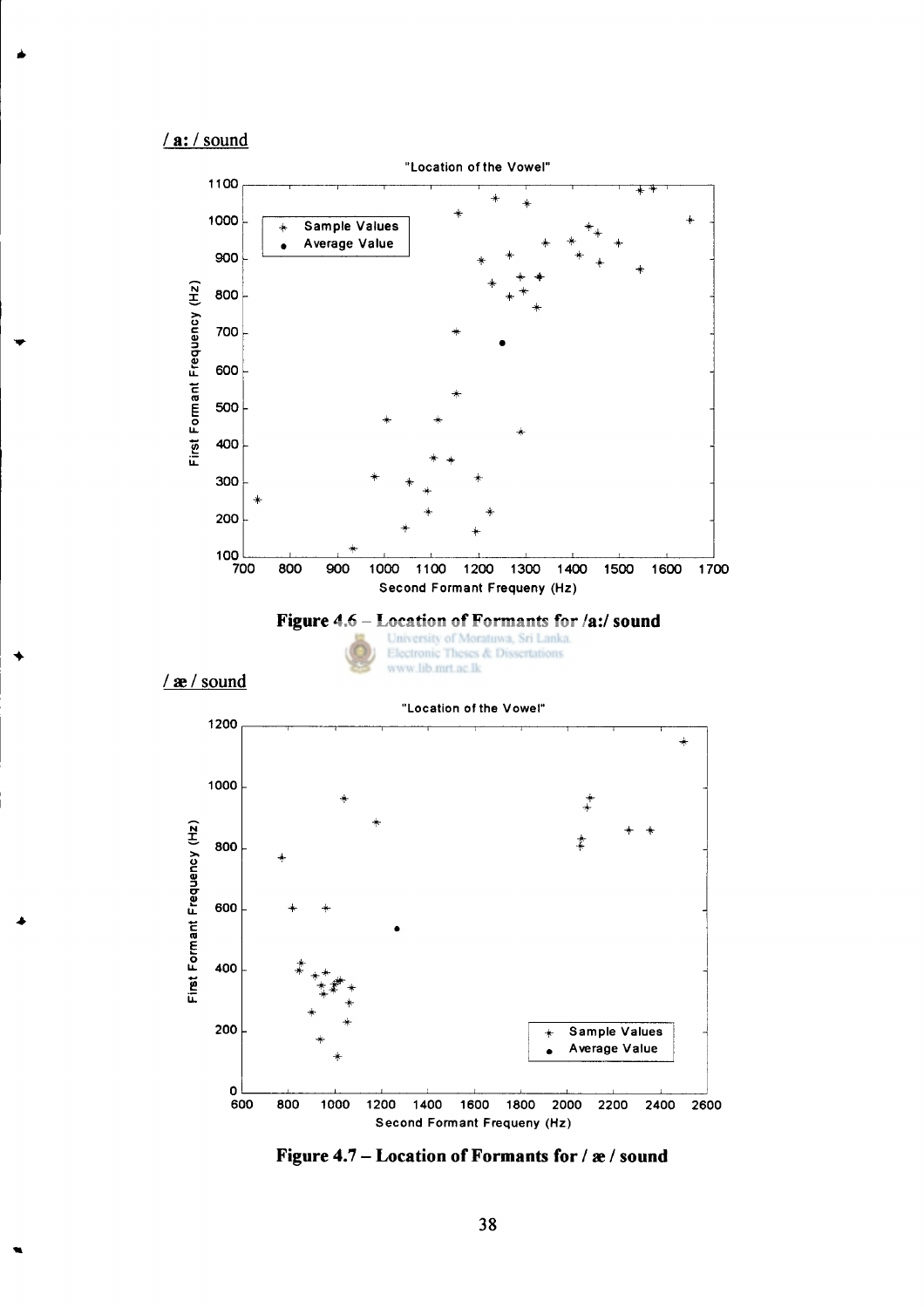**/ u:** / sound



**Figure 4.8 – Location of Formants for /u:/ sound <br>Linkesity of Moratuwa, Sri Lanka.** 







**Figure 4.9 - Location of Formants for** *lol* **sound**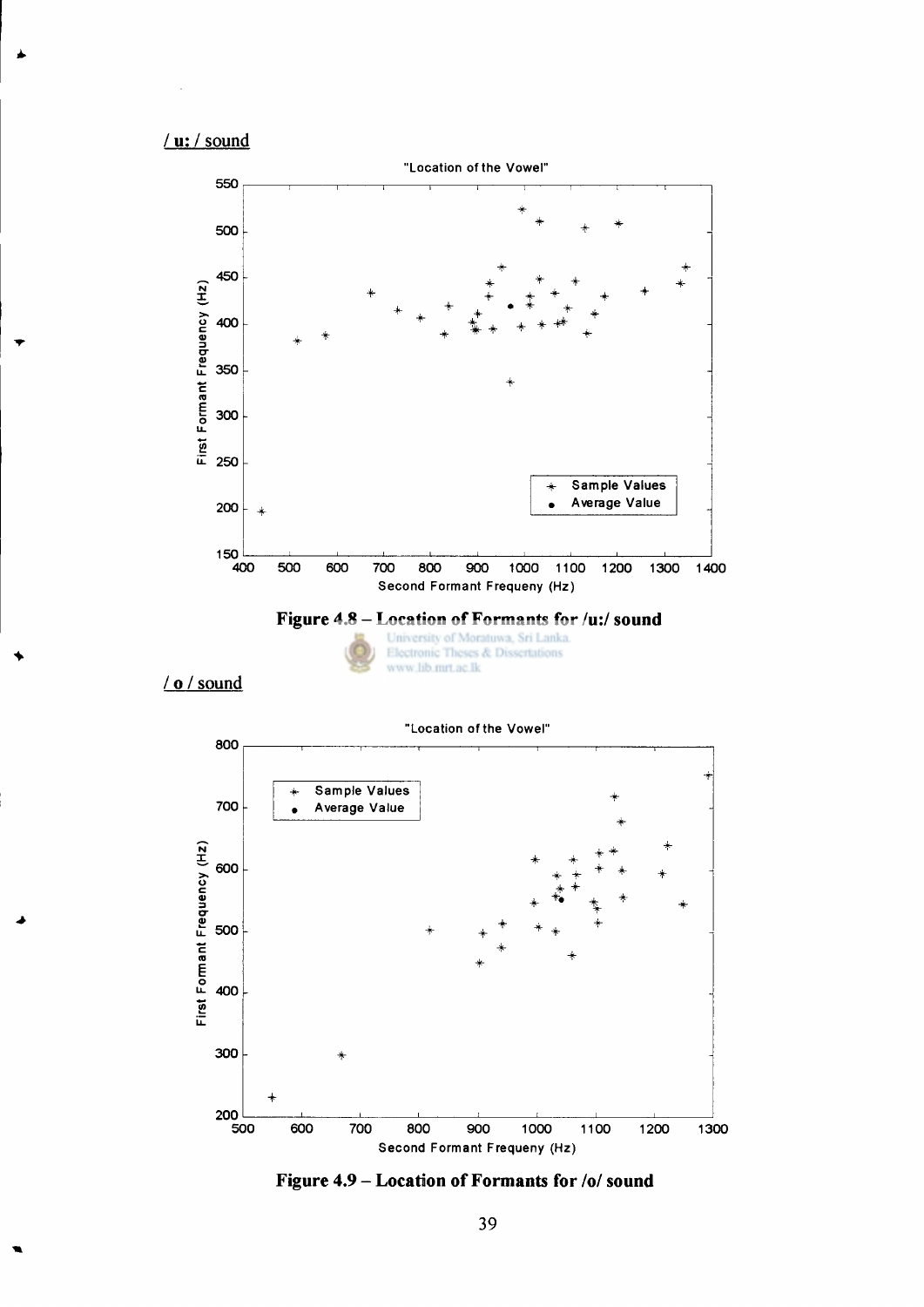/ el / sound



**Figure 4.10 - Location of Formants for /el/ sound** 

#### of Moratuwa, Sri Lanka. **4.4 Average formant values**  ic Theses & Dissertations www lib mrt ac Ik

Average formant values for each vowel are also found to check whether they are close to standard formant values. The standard values are found to be not unique. The values given by different authors [4], [5], [19] and estimated average values in the study are compared in Table 4.1.

| Vowel          | First and Second Formant Frequencies for Men |           |           |                         |
|----------------|----------------------------------------------|-----------|-----------|-------------------------|
|                | [4]                                          | 151       | [19]      | <b>Estimated Values</b> |
| /ai/           | 640, 1190                                    |           |           | 678, 1251               |
| /æ/            | 660, 1720                                    | 690, 1660 | 735, 1625 | 529, 1281               |
| $/$ u:/        | 300, 870                                     | 310, 870  | 290, 940  | 420, 971                |
| /0/            | 570, 840                                     | 590, 880  | 610, 865  | 552, 1041               |
| $/$ e $\bf{U}$ |                                              |           |           | 469, 889                |

#### **Table 4.1 - Comparison of Formant Frequencies**

The above results show that the average values do not give a good estimation of formant frequencies.

#### **4.5 Specific regions of vowels**

As the next step, possible area for each vowel is found using the graphs in Figures 4.6- 4.10. Results for normal and hearing impaired speakers are calculated by changing the area to maximize the correct number of decisions. The number of correct decisions is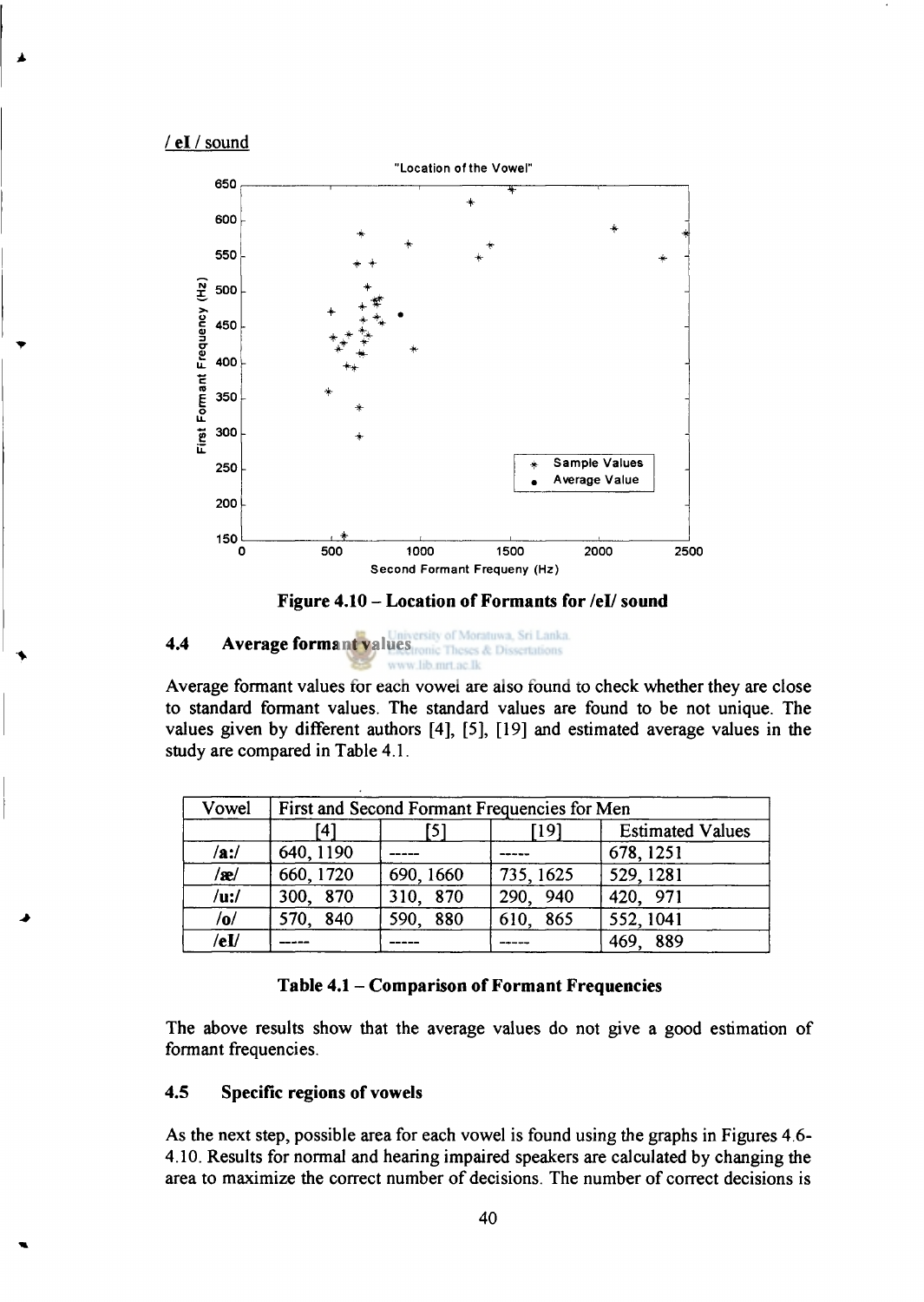defined as the following equation and the results for each vowel are shown in Tables  $4.2 - 4.6$ 

| No. of correct decisions = $\sqrt{ }$ + | No. of samples; Pronunciation good $\&$<br>Locate within the selected area |  |
|-----------------------------------------|----------------------------------------------------------------------------|--|
|                                         | No. of samples; Pronunciation bad &<br>Locate outside the selected area    |  |

First and Second formant frequencies are represented by fl and f2.

## / a: / sound

| Area                                                                                                                                    | Percentage of correct decisions |                                     |
|-----------------------------------------------------------------------------------------------------------------------------------------|---------------------------------|-------------------------------------|
|                                                                                                                                         | Normal Speakers                 | Hearing Impaired<br><b>Speakers</b> |
| 124 <f1<1091,729<f2<1651< td=""><td>100</td><td>37.78</td></f1<1091,729<f2<1651<>                                                       | 100                             | 37.78                               |
| 150 <f1<1080, 950<f2<1550<="" td=""><td>87.50</td><td>37.78</td></f1<1080,>                                                             | 87.50                           | 37.78                               |
| 150 <f1<550, 950<f2<1250<br="">750<f1<1100, 1150<f2<1550<="" td=""><td>of Moratuwa, Sri L.85,00</td><td>60.00</td></f1<1100,></f1<550,> | of Moratuwa, Sri L.85,00        | 60.00                               |
| 150 <f1<400, 900<f2<1300<br="">700<f1<1100, 1100<f2<1600<="" td=""><td>82.50</td><td>71.11</td></f1<1100,></f1<400,>                    | 82.50                           | 71.11                               |
| 120 <f1<475, 725<f2<1400<br="">708<f1<1091, 1100<f2<1651<="" td=""><td>97.50</td><td>75.56</td></f1<1091,></f1<475,>                    | 97.50                           | 75.56                               |

## **Table 4.2 - Possible area for /a:/ sound with % of correct decisions**

## / ae / sound

| Area                                                                                                                   | Percentage of correct decisions |                                     |  |
|------------------------------------------------------------------------------------------------------------------------|---------------------------------|-------------------------------------|--|
|                                                                                                                        | Normal Speakers                 | Hearing Impaired<br><b>Speakers</b> |  |
| 120 <f1<1153, 816<f2<2498<="" td=""><td>100</td><td>15.91</td></f1<1153,>                                              | 100                             | 15.91                               |  |
| 100 <f1<1000, 800<f2<1200<br="">800<f1<1200, 2000<f2<2500<="" td=""><td>96.55</td><td>43.18</td></f1<1200,></f1<1000,> | 96.55                           | 43.18                               |  |
| 100 <f1<610, 800<f2<1100<br="">800<f1<1000, 2000<f2<2400<="" td=""><td>86.21</td><td>61.36</td></f1<1000,></f1<610,>   | 86.21                           | 61.36                               |  |
| 100 <f1<450, 800<f2<1100<br="">800<f1<1200, 2000<f2<2500<="" td=""><td>82.76</td><td>79.55</td></f1<1200,></f1<450,>   | 82.76                           | 79.55                               |  |
| 106 <f1<427, 816<f2<1072<br="">809<f1<1180, 1038<f2<2498<="" td=""><td>89.66</td><td>81.82</td></f1<1180,></f1<427,>   | 89.66                           | 81.82                               |  |

**Table 4.3 - Possible area for / ae / sound with % of correct decisions** 

**CONTROLLER**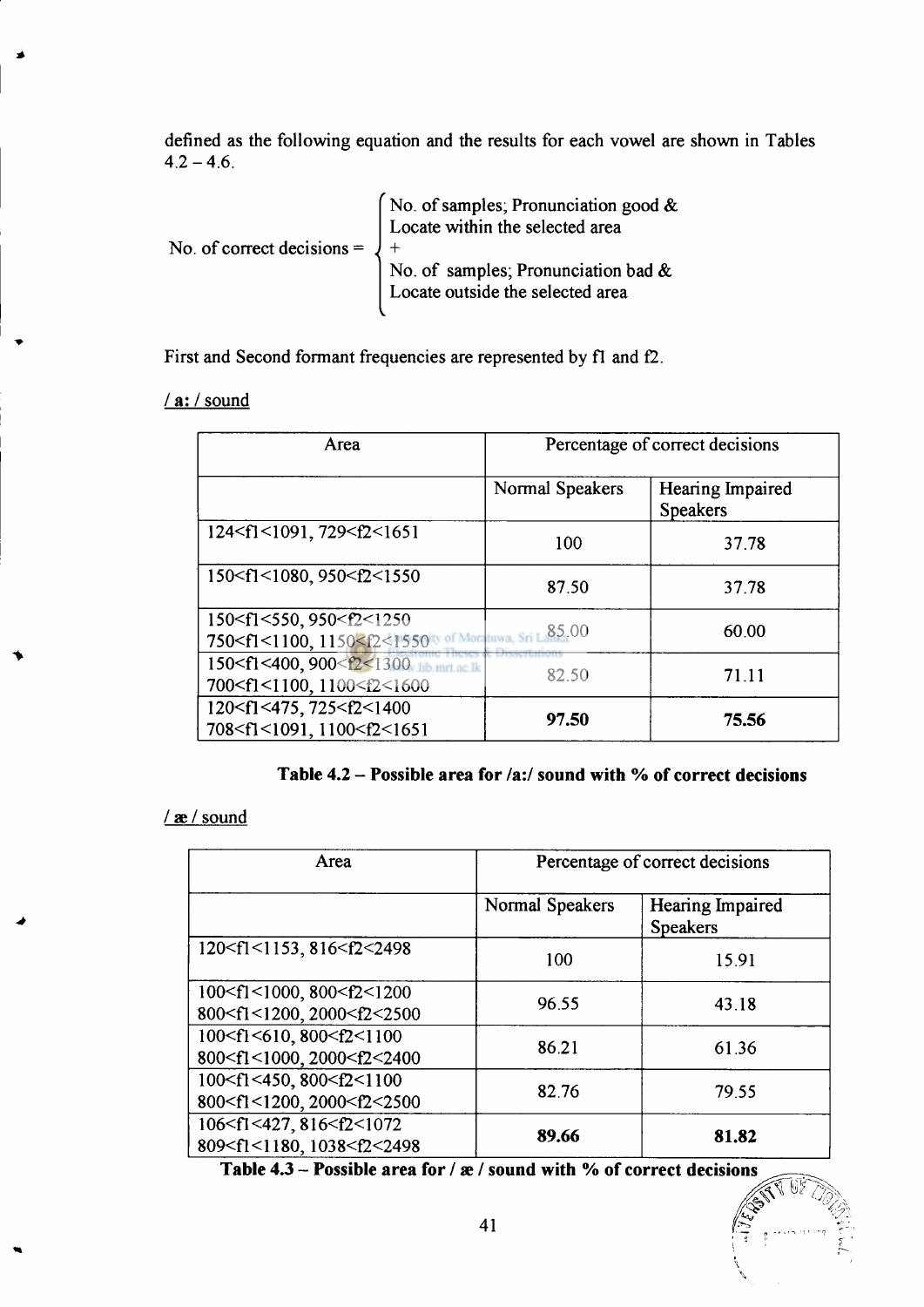## **/ u:** / sound

 $\blacktriangleright$ 

 $\ddot{\bullet}$ 

 $\bullet$ 

 $\bullet$ 

| Area                                                                                                             | Percentage of correct decisions |                                     |  |
|------------------------------------------------------------------------------------------------------------------|---------------------------------|-------------------------------------|--|
|                                                                                                                  | Normal Speakers                 | Hearing Impaired<br><b>Speakers</b> |  |
| 198 <f1<524, 438<f2<1345<="" td=""><td>100</td><td>62.79</td></f1<524,>                                          | 100                             | 62.79                               |  |
| 335 <f1<524, 516<f2<1345<="" td=""><td>97.37</td><td>67.44</td></f1<524,>                                        | 97.37                           | 67.44                               |  |
| 195 <f1<435, 435<f2<900<br="">335<f1<525, 900<f2<1345<="" td=""><td>100</td><td>69.77</td></f1<525,></f1<435,>   | 100                             | 69.77                               |  |
| 381 <f1<435, 516<f2<900<br="">337<f1<524, 900<f2<1345<="" td=""><td>97.37</td><td>76.44</td></f1<524,></f1<435,> | 97.37                           | 76.44                               |  |

## **Table 4.4 - Possible area for /u:/ sound with % of correct decisions**

# **/ o;** /sound

| Area                                                                                                             | Percentage of correct decisions                   |                                     |
|------------------------------------------------------------------------------------------------------------------|---------------------------------------------------|-------------------------------------|
| University of Moratuwa, Sri Lanka.                                                                               | Normal Speakers<br>trenic Theres: 8 Discortations | Hearing Impaired<br><b>Speakers</b> |
| 231 <f1<755, 549<f2<1291="" ac="" ik<="" in="" met="" td=""><td>100</td><td>44.19</td></f1<755,>                 | 100                                               | 44.19                               |
| 450 <f1<755, 817<f2<1291<="" td=""><td>93.75</td><td>48.84</td></f1<755,>                                        | 93.75                                             | 48.84                               |
| 300 <f1<755, 608<f2<1291<="" td=""><td>96.88</td><td>37.21</td></f1<755,>                                        | 96.88                                             | 37.21                               |
| 461 <f1<755, 667<f2<1291<="" td=""><td>90.63</td><td>51.16</td></f1<755,>                                        | 90.63                                             | 51.16                               |
| 474 <f1<755, 804<f2<1291<="" td=""><td>87.50</td><td>60.47</td></f1<755,>                                        | 87.50                                             | 60.47                               |
| 474 <f1<755, 804<f2<1291<br="">225<f1<350, 549<f2<668<="" td=""><td>93.75</td><td>67.44</td></f1<350,></f1<755,> | 93.75                                             | 67.44                               |

## Table 4.5 – Possible area for /o/ sound with % of correct decisions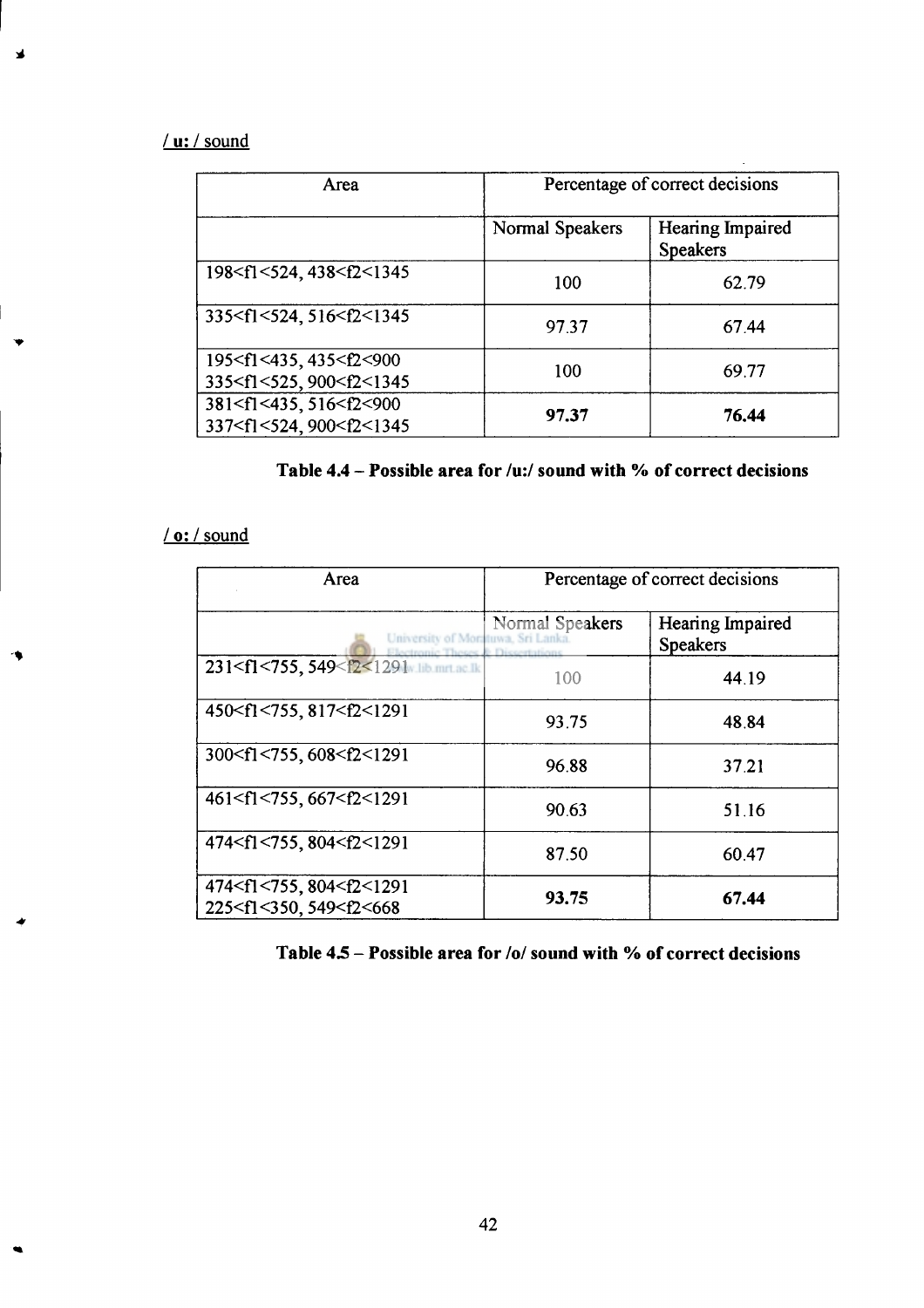#### / eI / sound

∡

| Area                                                                                                               | Percentage of correct decisions |                                     |
|--------------------------------------------------------------------------------------------------------------------|---------------------------------|-------------------------------------|
|                                                                                                                    | Normal Speakers                 | Hearing Impaired<br><b>Speakers</b> |
| 157 <f1<645, 486<f2<2485<="" td=""><td>100</td><td>34.88</td></f1<645,>                                            | 100                             | 34.88                               |
| 296 <f1<645, 504<f2<2485<="" td=""><td>97.22</td><td>37.21</td></f1<645,>                                          | 97.22                           | 37.21                               |
| 296 <f1<600, 504<f2<1000<br="">530<f1<645, 1200<f2<2485<="" td=""><td>97.22</td><td>62.79</td></f1<645,></f1<600,> | 97.22                           | 62.79                               |
| 296 <f1<585, 504<f2<787<br="">548<f1<645, 1279<f2<2485<="" td=""><td>88.89</td><td>76.74</td></f1<645,></f1<585,>  | 88.89                           | 76.74                               |
| 296 <f1<549, 504<f2<967<br="">547<f1<645, 1279<f2<2485<="" td=""><td>88.89</td><td>67.44</td></f1<645,></f1<549,>  | 88.89                           | 67.44                               |
| 296 <f1<585, 486<f2<784<br="">547<f1<645, 1279<f2<2485<="" td=""><td>91.67</td><td>76.74</td></f1<645,></f1<585,>  | 91.67                           | 76.74                               |

#### **Table 4.6 - Possible area for /el/ sound with % of correct decisions**

The identification of correct pronunciation was done by optimizing the possible area for each vowel. A sound falling within the identified area of the formants plot was taken as a correct utterance. Those identified areas are shown in Figures 4.11-4.15.





**Figure 4.11 - Areas for the Location of /a:/ sound**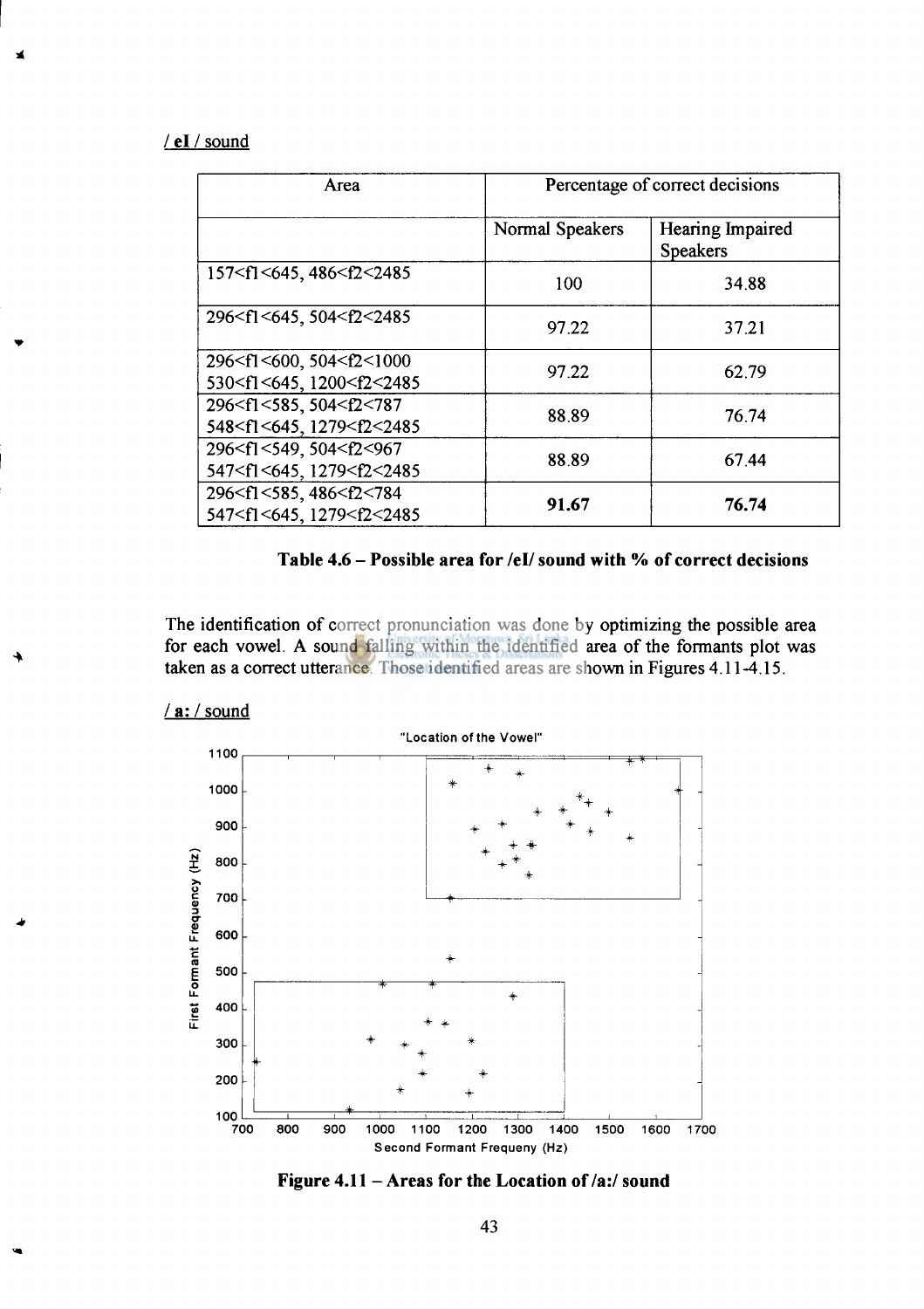/ ae / sound





*I w.l* sound





**Figure 4.13 - Areas for the Location of** *Iw.l* **sound**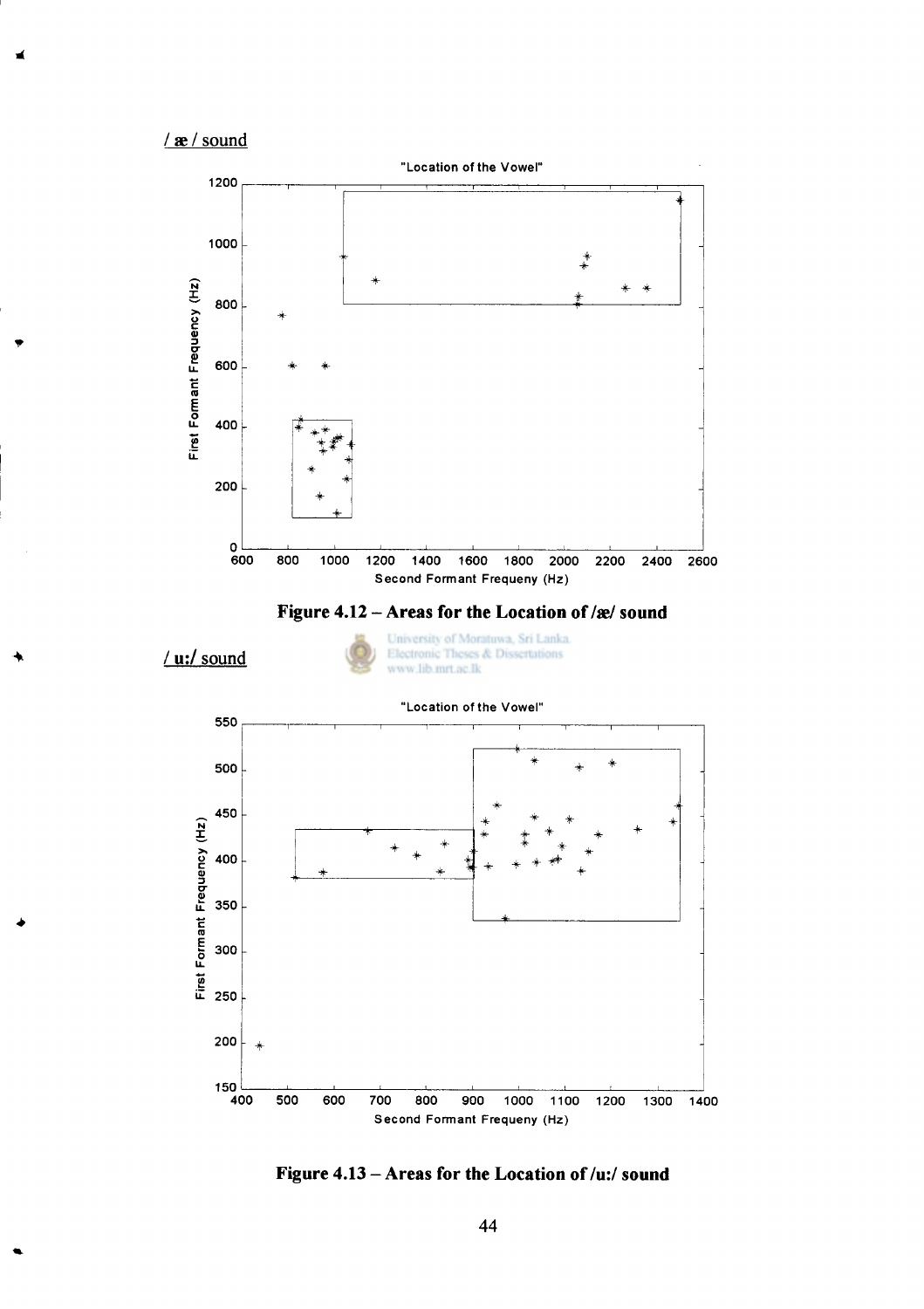$/ o / sound$ 



/ eI / sound



Figure 4.15 - Areas for the Location of /eI/ sound